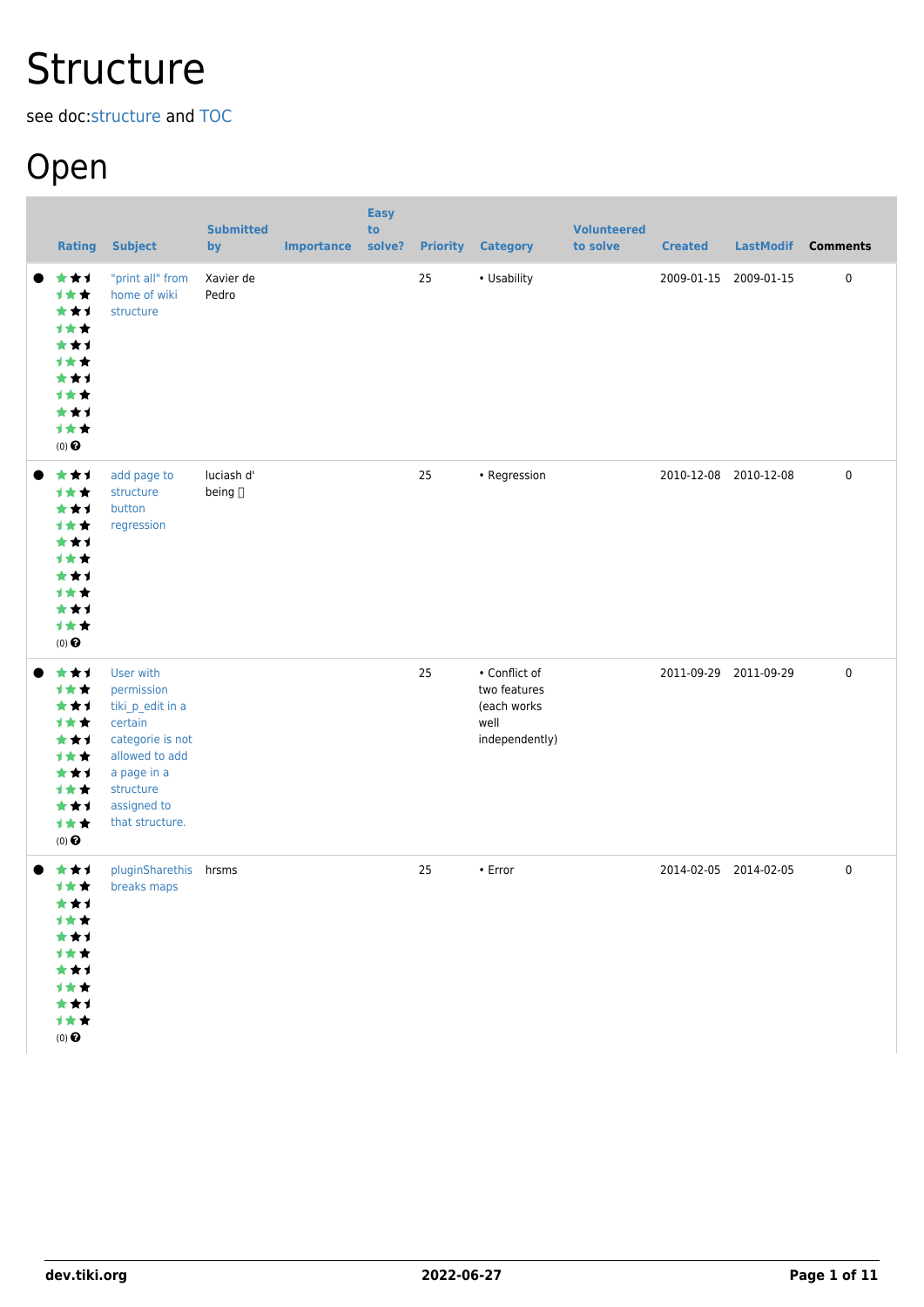|           | <b>Rating</b>                                                                                             | <b>Subject</b>                                                                                               | <b>Submitted</b><br>by | <b>Importance</b> | <b>Easy</b><br>to<br>solve? |       | <b>Priority Category</b>                | <b>Volunteered</b><br>to solve | <b>Created</b>        | <b>LastModif</b> | <b>Comments</b> |
|-----------|-----------------------------------------------------------------------------------------------------------|--------------------------------------------------------------------------------------------------------------|------------------------|-------------------|-----------------------------|-------|-----------------------------------------|--------------------------------|-----------------------|------------------|-----------------|
| $\bullet$ | ***<br><b>1**</b><br>***<br>计女女<br>***<br>计女女<br>***<br>计女女<br>***<br>计女女<br>$(0)$ $\odot$                | <b>Edit Structure</b><br><b>Breakes when</b><br>Jquery UI<br>disabled                                        | drsassafras            |                   |                             | 25    | • Error                                 |                                | 2014-05-02 2014-05-02 |                  | $\pmb{0}$       |
|           | ***<br>计女女<br>***<br>1★★<br>***<br>计女女<br>***<br>计女女<br>***<br>计女女<br>$(0)$ <sup><math>\odot</math></sup> | Chinese in last<br>item of a<br>structure won't<br>be translated<br>after switch<br>site language            | jp_eagle               | 1 low             | 5                           | 5     | $\cdot$ Error                           |                                | 2014-02-12 2014-02-13 |                  | $\mathbf 0$     |
|           | ***<br>计女女<br>***<br>计女女<br>***<br>计女女<br>***<br>计女女<br>***<br>1★★<br>$(0)$ <sup><math>\odot</math></sup> | need<br>"structure"<br>permissions<br>separation to<br>have "edit<br>structure" and<br>"create"<br>structure | RadoS                  | 1 low             | $\mathbf{1}$<br>difficult   | $1\,$ | • Usability                             |                                | 2016-12-27 2016-12-27 |                  | 0               |
|           | ***<br>计女女<br>***<br>计女女<br>***<br>1★★<br>***<br>计女女<br>***<br>1★★<br>$(0)$ $\bigodot$                    | Namespace<br>seperator<br>brakes in wiki<br>structures                                                       | Torsten<br>Fabricius   | 1 low             |                             | 5     | • Regression<br>$\cdot$ Bug             |                                | 2018-12-03 2018-12-03 |                  | $\pmb{0}$       |
|           | ***<br>计女女<br>***<br>计女女<br>***<br>计女女<br>***<br>计女女<br>***<br>计女女<br>$(0)$ $\bigodot$                    | Plugin to<br>display the toc<br>of a selected<br>page.                                                       | costamojan             | 1 low             |                             | 5     | • Feature<br>request<br>$\bullet$ Patch |                                | 2011-03-24 2012-01-26 |                  | $\pmb{0}$       |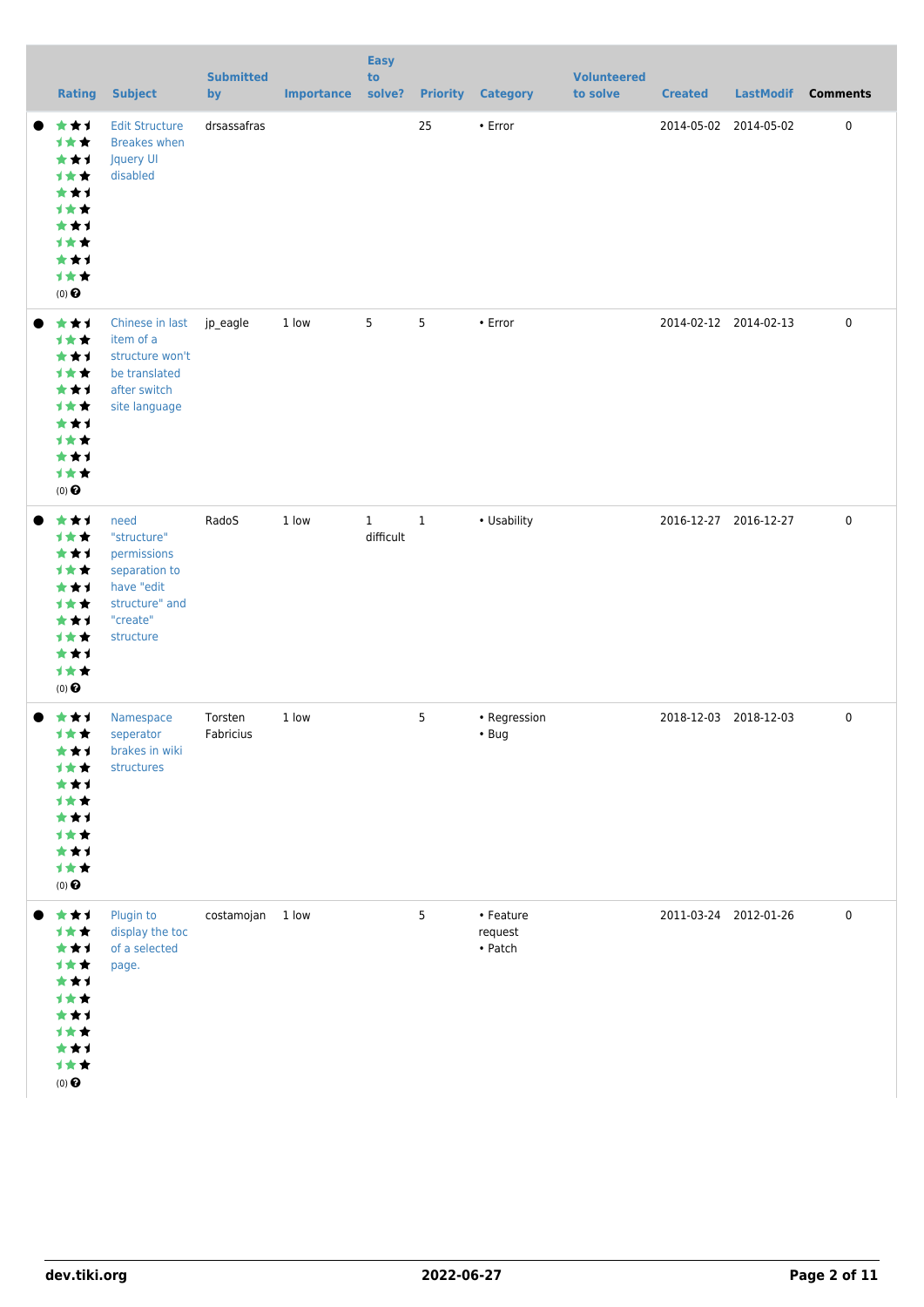|           | <b>Rating</b>                                                                                                           | <b>Subject</b>                                                                                                                     | <b>Submitted</b><br>by | <b>Importance</b> | <b>Easy</b><br>to<br>solve? | <b>Priority</b> | <b>Category</b>                             | <b>Volunteered</b><br>to solve | <b>Created</b> | <b>LastModif</b>      | <b>Comments</b>                          |
|-----------|-------------------------------------------------------------------------------------------------------------------------|------------------------------------------------------------------------------------------------------------------------------------|------------------------|-------------------|-----------------------------|-----------------|---------------------------------------------|--------------------------------|----------------|-----------------------|------------------------------------------|
| $\bullet$ | ***<br>计女女<br>***<br>计女女<br>***<br>计女女<br>***<br>计女女<br>***<br>1★★<br>$(0)$ $\bigodot$                                  | Moving a node<br>in structure to<br>another<br>structure does<br>not change<br>structure ID of<br>the moved<br>node's<br>children. | flamenco               | 10 high           | 5                           | 50              | • Release<br>Blocker                        |                                |                | 2016-07-24 2016-07-24 | 6<br>flamenco-19<br>Sep 16               |
|           | ***<br>计女女<br>***<br>计女女<br>***<br>***<br>***<br>计女女<br>***<br>计女女<br>$(0)$ $\odot$                                     | info box for<br>wiki                                                                                                               | Donnyaz                | 10 high           | $\overline{2}$              | 20              | $\bullet$<br>Documentation<br>(or Advocacy) |                                |                | 2017-01-30 2017-01-30 | $\mathbf{1}$<br>Bsfez-31 Jan 17          |
|           | ***<br>计女女<br>***<br>计女女<br>***<br><b>1**</b><br>***<br><b>1**</b><br>***<br>1★★<br>$(1)$ <sup><math>\odot</math></sup> | Integrate with<br>Joomla! CMS                                                                                                      | baijianpeng            | $\overline{2}$    |                             | $10\,$          | • Feature<br>request                        |                                | 2008-11-19     | 2008-12-19            | $\mathbf{1}$<br>marclaporte-06<br>Dec 08 |
|           | ★★1<br>计女女<br>★★↑<br>计女女<br>***<br>1★★<br>***<br>1★★<br>***<br>计女女<br>$(0)$ $\odot$                                     | Add ability to<br>generate RSS<br>from a specific<br>structure (and<br>maybe<br>category)                                          | Elizabeth<br>Dalton    | 2                 | 5                           | 10              | • Feature<br>request                        |                                |                | 2005-11-29 2021-09-30 | $\mathbf{1}$<br>Bsfez-30 Sep<br>21       |
|           | ***<br>1★★<br>***<br>1★★<br>***<br>计女女<br>***<br>计女女<br>***<br>计女女<br>$(0)$ $\odot$                                     | 18.x Structure<br>reports<br>inappropriate<br>error if page<br>already exists                                                      | EmmArrBee 2            |                   |                             | 10              | • Regression                                |                                |                | 2018-11-28 2018-11-28 | 0                                        |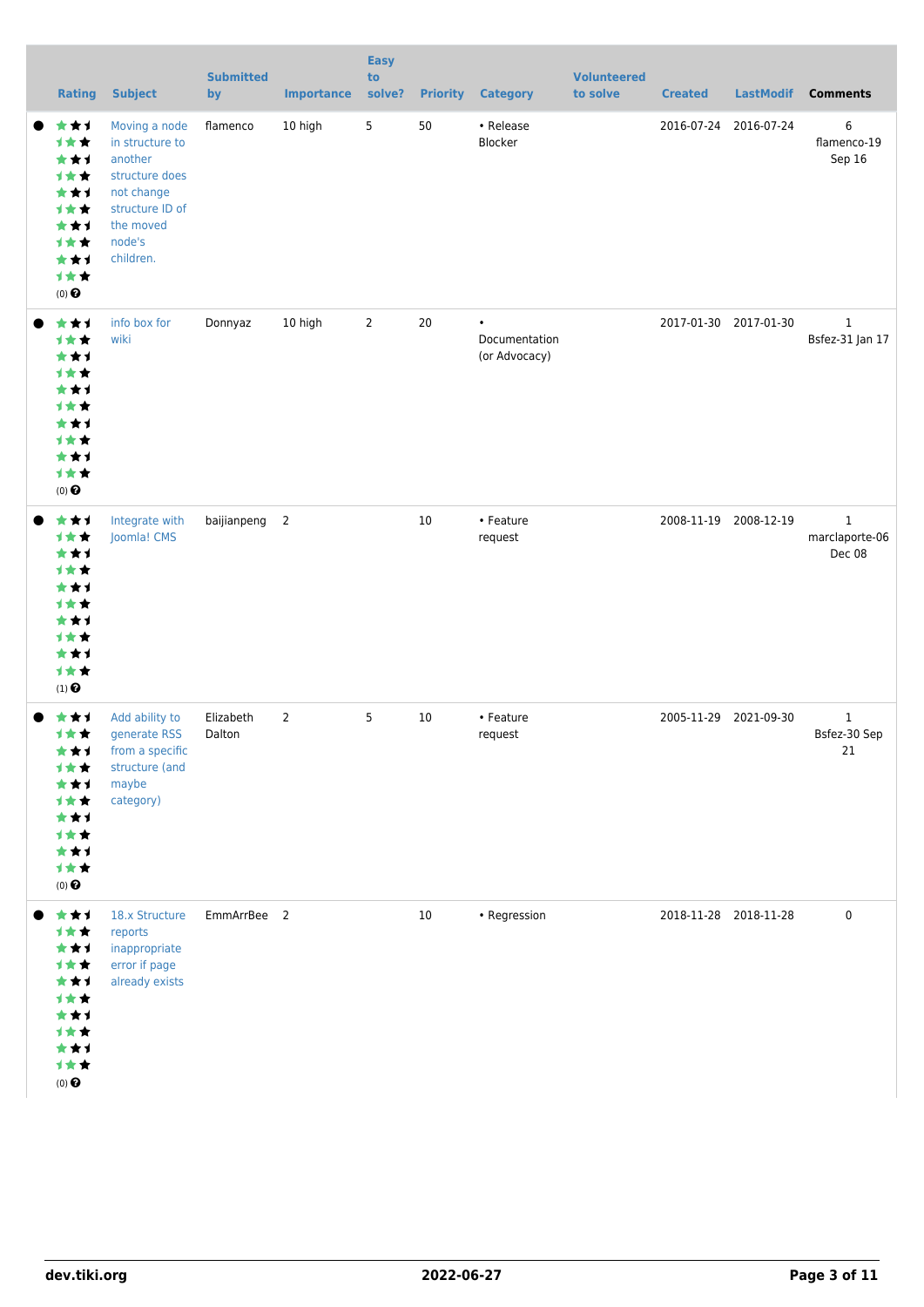| <b>Rating</b>                                                                                  | <b>Subject</b>                                                                                                                    | <b>Submitted</b><br>by | <b>Importance</b> | <b>Easy</b><br>to<br>solve? |    | <b>Priority Category</b>                                                                                     | <b>Volunteered</b><br>to solve | <b>Created</b>        | <b>LastModif</b>      | <b>Comments</b>                           |
|------------------------------------------------------------------------------------------------|-----------------------------------------------------------------------------------------------------------------------------------|------------------------|-------------------|-----------------------------|----|--------------------------------------------------------------------------------------------------------------|--------------------------------|-----------------------|-----------------------|-------------------------------------------|
| ***<br>计女女<br>***<br>计女女<br>***<br><b>1**</b><br>***<br>***<br>***<br>计女女<br>(0)               | Structures:<br>inconsistent<br>numbering in<br>wiki page vs in<br>structure view                                                  | Marc<br>Laporte        | 3                 |                             | 15 | • Error<br>$\bullet$<br>Documentation<br>(or Advocacy)<br>• Dogfood on a<br>*.tiki.org site<br>• Consistency |                                |                       | 2008-12-16 2008-12-17 | 1<br>SCO2land-27<br>Jul 09                |
| ***<br>1★★<br>***<br><b>1**</b><br>***<br>计女女<br>***<br><b>1**</b><br>***<br>计女女<br>(0)        | Tikiwiki and<br>Wikipedia<br>Citation<br><b>Template (XML</b><br>documentation<br>data)                                           | Bernard<br>TREMBLAY    | 3                 |                             | 15 | • Feature<br>request                                                                                         |                                |                       | 2010-02-09 2010-02-09 | $\mathbf 0$                               |
| ***<br>计女女<br>***<br><b>1**</b><br>***<br><b>1**</b><br>***<br><b>1**</b><br>***<br>计女女<br>(0) | <b>Better user</b><br>notification<br>when removing<br>item from Wiki<br>Structure                                                | Pascal St-<br>Jean     | 3                 | $\overline{4}$              | 12 | • Feature<br>request                                                                                         |                                |                       | 2013-08-10 2013-10-28 | 0                                         |
| ★★1<br>计女女<br>***<br>计女女<br>***<br>计女女<br>***<br><b>1**</b><br>***<br>计女女<br>$(0)$ $\Theta$    | When moving a ukoegler<br>part of a<br>structure to a<br>new structure<br>the<br>structure_id<br>will not be<br>updated           |                        | 3                 | $\overline{7}$              | 21 | • Consistency                                                                                                |                                |                       | 2013-10-31 2013-11-04 | $\mathbf{1}$<br>pascalstjean-04<br>Nov 13 |
| ***<br>1★★<br>***<br><b>1**</b><br>***<br>计女女<br>***<br>计女女<br>***<br>计女女<br>$(0)$ $\Theta$    | doc.tiki.org:<br>Print goes to<br>HomePage<br>instead of<br>specific wiki<br>page when<br>using<br>page_ref_id<br>from structures | Marc<br>Laporte        | 3                 | 9                           | 27 | • Conflict of<br>two features<br>(each works)<br>well<br>independently)<br>• Less than 30-<br>minutes fix    | manivannans                    | 2014-04-22 2014-04-22 |                       | $\pmb{0}$                                 |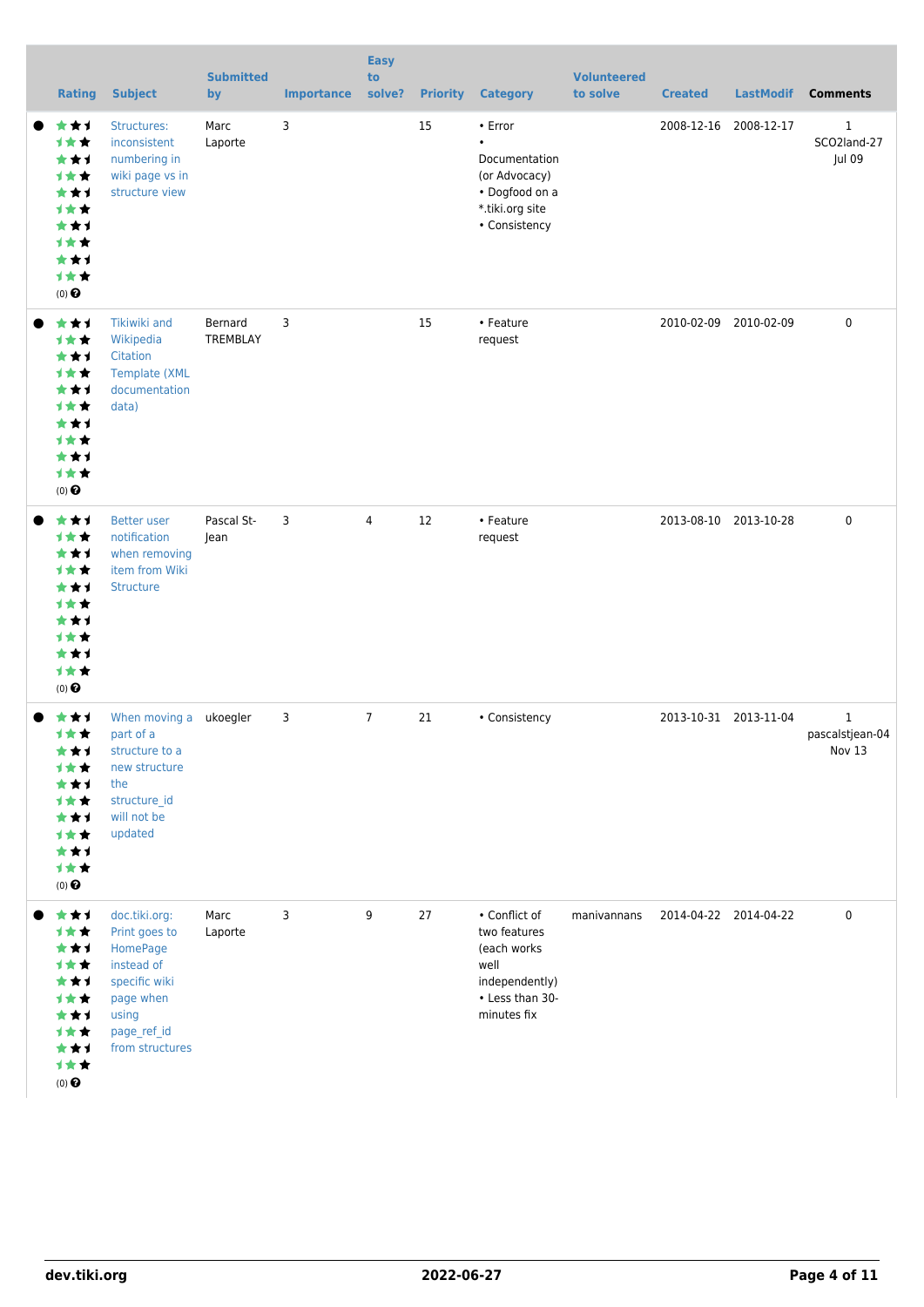| <b>Subject</b><br>Rating                                                                                                                                                                      | <b>Submitted</b><br>by | <b>Importance</b> | <b>Easy</b><br>to<br>solve? | <b>Priority</b> | <b>Category</b> | <b>Volunteered</b><br>to solve | <b>Created</b> | <b>LastModif</b> | <b>Comments</b> |
|-----------------------------------------------------------------------------------------------------------------------------------------------------------------------------------------------|------------------------|-------------------|-----------------------------|-----------------|-----------------|--------------------------------|----------------|------------------|-----------------|
| ★★1<br>Conflict of<br>$\bullet$<br><b>1**</b><br><b>Stasa Theme</b><br>***<br>color selection<br>计女女<br>and Edit<br>***<br>Structure page<br>计女女<br>***<br>计女女<br>***<br>计女女<br>$(0)$ $\odot$ | RandyH                 | 3                 | 10<br>easy                  | 30              | • Usability     |                                | 2018-09-23     | 2018-09-23       | 0               |

#### 1 (current)

[2](https://dev.tiki.org/tiki-print.php?page=Structure&tr_sort_mode1=f_41_asc&tr_offset1=20)

- [3](https://dev.tiki.org/tiki-print.php?page=Structure&tr_sort_mode1=f_41_asc&tr_offset1=40)
- [4](https://dev.tiki.org/tiki-print.php?page=Structure&tr_sort_mode1=f_41_asc&tr_offset1=60)
- [»](https://dev.tiki.org/tiki-print.php?page=Structure&tr_sort_mode1=f_41_asc&tr_offset1=20)

# Pending

|           | <b>Rating</b>                                                                                                | <b>Subject</b>                                                                        | <b>Submitted by</b>    | <b>Importance</b> | <b>Easy</b><br>to<br>solve? |    | <b>Priority Category</b>                                         | <b>Volunteered</b><br>to solve | <b>Created</b> | <b>LastModif</b>      | <b>Comments</b>                      |
|-----------|--------------------------------------------------------------------------------------------------------------|---------------------------------------------------------------------------------------|------------------------|-------------------|-----------------------------|----|------------------------------------------------------------------|--------------------------------|----------------|-----------------------|--------------------------------------|
|           | $0$ $\star\star\star$<br>1★★<br>***<br>1★★<br>***<br>1★★<br>***<br>计女女<br>***<br>计女女<br>$(0)$ $\odot$        | Current<br>page in<br>structures<br>breadcrumb<br>should not<br>be a link             | Gary<br>Cunningham-Lee | $\overline{7}$    | 8                           | 56 | • Usability<br>• Feature<br>request                              |                                |                | 2019-04-03 2022-01-06 | 0                                    |
| $\bullet$ | 女女士<br>计女女<br>***<br>1★★<br>***<br>1★★<br>***<br>计女女<br>***<br>计女女<br>$(0)$ $\odot$                          | Category<br>Permissions<br>not taken<br>care<br>properly for<br>showing<br>wiki pages | rodrigososa            | 9 high            |                             | 45 | $\cdot$ Error<br>• Support<br>request<br>$\bullet$<br>Regression |                                |                | 2010-12-30 2011-10-08 | $\overline{4}$<br>arild-08 Oct<br>11 |
|           | $0$ $\star\star\star$<br>计女女<br>***<br><b>1**</b><br>***<br>1★★<br>***<br>计女女<br>***<br>计女女<br>$(0)$ $\odot$ | <b>Structure</b><br>does not<br>save<br>changes on<br>15.5 LTS                        | EmmArrBee              | 8                 |                             | 40 | • Error                                                          |                                |                | 2018-03-08 2018-03-12 | 8<br>Bsfez-16<br>Mar 18              |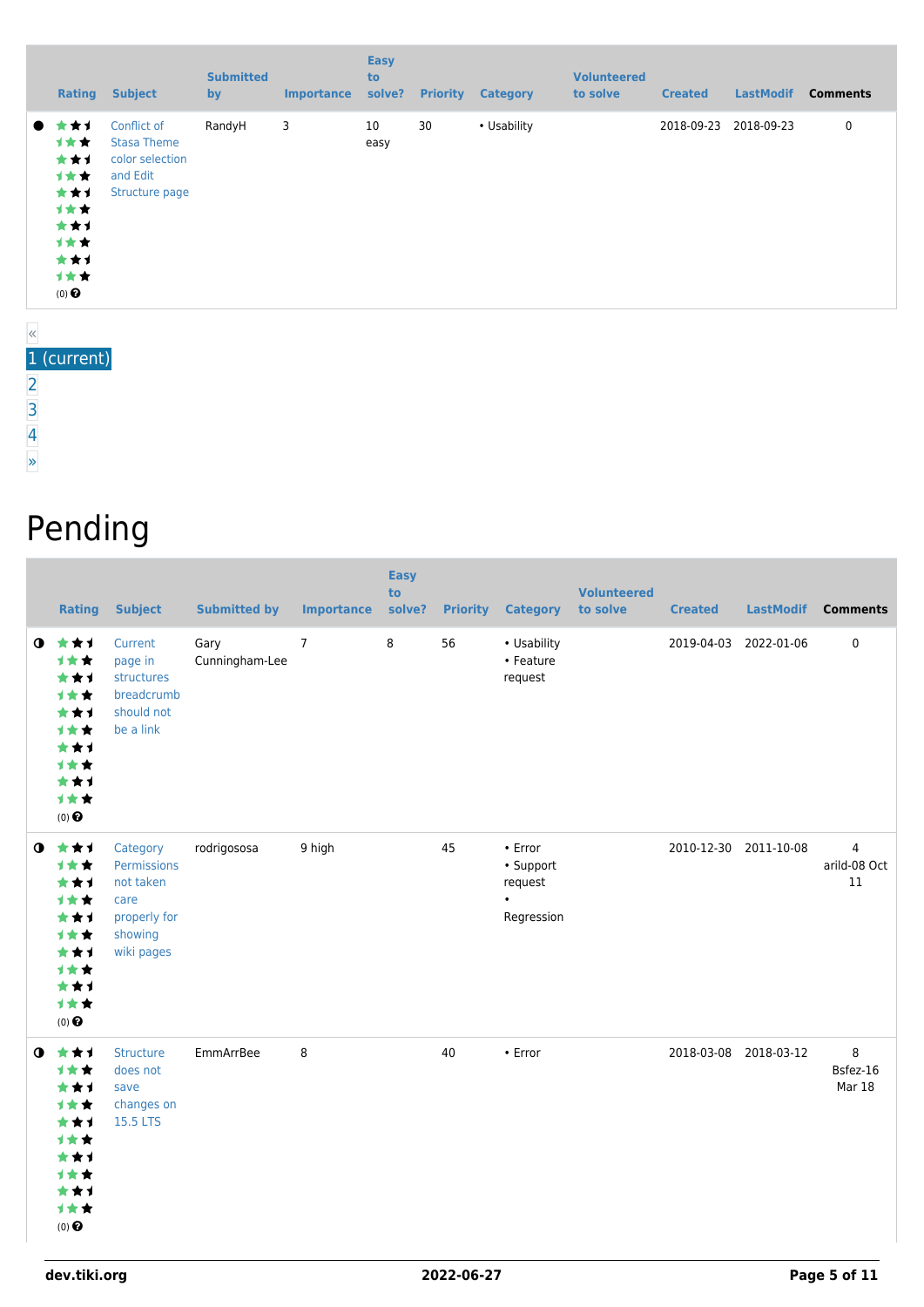|             | <b>Rating</b>                                                                                                       | <b>Subject</b>                                                                                 | <b>Submitted by</b> | <b>Importance</b> | <b>Easy</b><br>to<br>solve? |    | <b>Priority Category</b> | <b>Volunteered</b><br>to solve | <b>Created</b> | <b>LastModif</b>      | <b>Comments</b>                     |
|-------------|---------------------------------------------------------------------------------------------------------------------|------------------------------------------------------------------------------------------------|---------------------|-------------------|-----------------------------|----|--------------------------|--------------------------------|----------------|-----------------------|-------------------------------------|
| $\mathbf o$ | 女女子<br>计女女<br>***<br>计女女<br>***<br>计女女<br>***<br>1★★<br>***<br>计女女<br>$(0)$ $\odot$                                 | admin user<br>doesn't<br>have<br>permission<br>to edit<br>structures<br>by default             | EricIsGood          | 6                 |                             | 30 | • Usability              |                                |                | 2008-11-01 2008-11-01 | 0                                   |
| $\bullet$   | ***<br>计女女<br>***<br>计女女<br>***<br>计女女<br>***<br>计女女<br>***<br>计女女<br>$(0)$ $\odot$                                 | Wishlist<br>Item for a<br>structure<br>template<br>functionality                               | ancientwizard       |                   |                             | 25 | • Feature<br>request     | ancientwizard                  |                | 2007-07-25 2007-07-26 | $\mathbf 1$<br>xavidp-15<br>Jan 09  |
| $\bullet$   | ***<br>计女女<br>***<br>计女女<br>***<br>计女女<br>***<br>1★★<br>***<br>计女女<br>$(0)$ $\odot$                                 | php option<br>$".$ & bl"<br>does not<br>work with<br>"structure"                               | nuhets              |                   |                             | 25 | • Usability              | nuhets                         |                | 2008-01-30 2008-02-21 | $\mathbf{2}$<br>nuhets-21<br>Feb 08 |
|             | $0$ $\star\star\star$<br>计女女<br>***<br><b>1**</b><br>***<br>计女女<br>***<br>1★★<br>***<br>计女女<br>$(0)$ $\pmb{\Theta}$ | Inheritance przemek7bc<br>of category<br>when<br>creating a<br>child page<br>in a<br>structure |                     |                   |                             | 25 | • Feature<br>request     |                                |                | 2008-05-05 2009-01-15 | $\Omega$                            |
|             | $0$ $\star\star\star$<br>1女女<br>***<br><b>1**</b><br>***<br>计女女<br>***<br>计女女<br>***<br>计女女<br>$(0)$ $\odot$        | Odd<br>feedback<br>messages<br>when<br>creating a<br>page in a<br>structure                    | Jonny Bradley       | 4                 | 6                           | 24 | $\bullet$<br>Regression  |                                |                | 2020-02-12 2020-03-15 | $\mathbf{1}$<br>Jyhem-17<br>Feb 20  |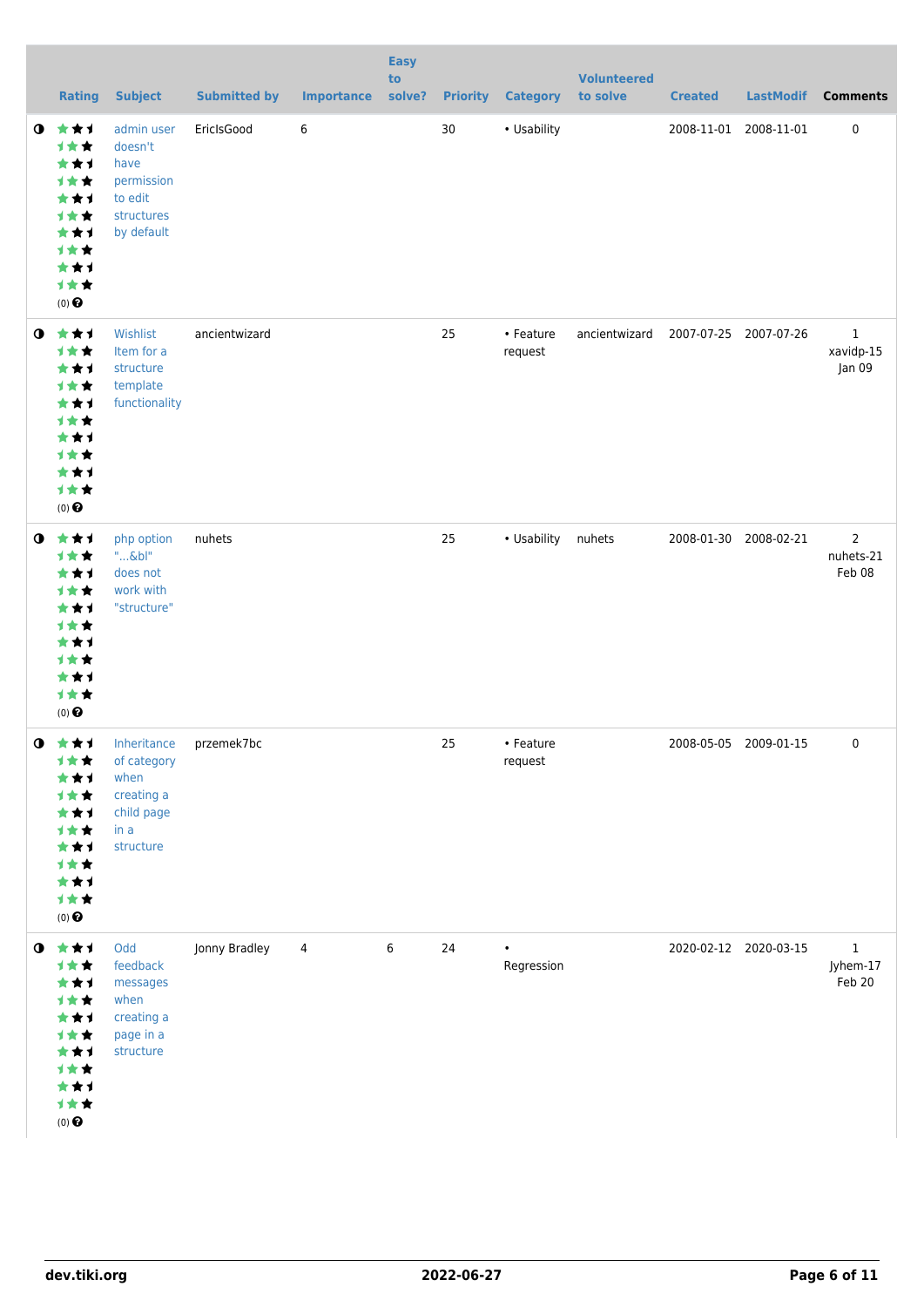|             | <b>Rating</b>                                                                          | <b>Subject</b>                                                                       | <b>Submitted by</b> | <b>Importance</b> | <b>Easy</b><br>to<br>solve? | <b>Priority</b> | <b>Category</b>                | <b>Volunteered</b><br>to solve | <b>Created</b> | <b>LastModif</b>      | <b>Comments</b>                      |
|-------------|----------------------------------------------------------------------------------------|--------------------------------------------------------------------------------------|---------------------|-------------------|-----------------------------|-----------------|--------------------------------|--------------------------------|----------------|-----------------------|--------------------------------------|
| $\mathbf o$ | ***<br>1★★<br>***<br>计女女<br>***<br>1★★<br>***<br>1★★<br>***<br>计女女<br>$(0)$ $\odot$    | <b>TOC</b> and<br><b>MAKETOC</b><br>functionality<br>when using<br>Multiple<br>Print | Nelson Ko           | 4                 |                             | 20              | • Usability<br>$\bullet$ Patch |                                | 2009-10-04     | 2018-06-07            | 10<br>Chealer9-07<br>Jun 18          |
| $\bullet$   | 大女子<br>计女女<br>***<br>计女女<br>***<br>计女女<br>***<br>计女女<br>***<br>计女女<br>$(0)$ $\bigodot$ | <b>Structure</b><br>menu does<br>not update<br>after page<br>rename                  | Chris               | 4                 | 4                           | 16              | $\cdot$ Bug                    |                                |                | 2021-10-05 2022-03-28 | $\overline{2}$<br>Jyhem-28<br>Mar 22 |
| $\bullet$   | ***<br>计女女<br>***<br>计女女<br>***<br>计女女<br>***<br>计女女<br>***<br>计女女<br>$(0)$ $\odot$    | admin user<br>doesn't<br>have<br>permission<br>to edit<br>structures<br>by default   | EricIsGood          | 3                 |                             | 15              | • Usability                    |                                |                | 2008-11-01 2008-11-01 | $\mathbf 0$                          |

### Closed

|              | Rating                                                                              | <b>Subject</b>                                                                                | <b>Submitted</b><br>by                 | <b>Importance</b> | <b>Easy</b><br>to<br>solve? | <b>Priority</b> | <b>Category</b>                                        | <b>Volunteered</b><br>to solve | <b>Created</b> | <b>LastModif</b>      | <b>Comments</b>                           |
|--------------|-------------------------------------------------------------------------------------|-----------------------------------------------------------------------------------------------|----------------------------------------|-------------------|-----------------------------|-----------------|--------------------------------------------------------|--------------------------------|----------------|-----------------------|-------------------------------------------|
| $\mathbf{c}$ | ***<br>***<br>***<br>1★★<br>***<br>1★★<br>***<br>1★★<br>***<br>1★★<br>$(0)$ $\odot$ | Ip logging in many<br>table too short for IPv6                                                | canelli                                | 9 high            | 10<br>easy                  | 90              | • Feature<br>request<br>• Less than 30-<br>minutes fix |                                | 2011-05-30     | 2012-08-10            | 3<br>marclaporte-10<br>Aug 12             |
| $\mathbf{a}$ | ***<br>1★★<br>***<br>1★★<br>***<br>1★★<br>***<br>1★★<br>***<br>1★★<br>$(0)$ $\odot$ | Permission inheritance<br>(default category) are<br>not checked prior<br>creating a wiki page | Bernard Sfez 8<br>/ Tiki<br>Specialist |                   | 8                           | 64              | • Error                                                |                                |                | 2013-10-22 2018-02-06 | $\mathbf{1}$<br>pascalstjean-29<br>Oct 13 |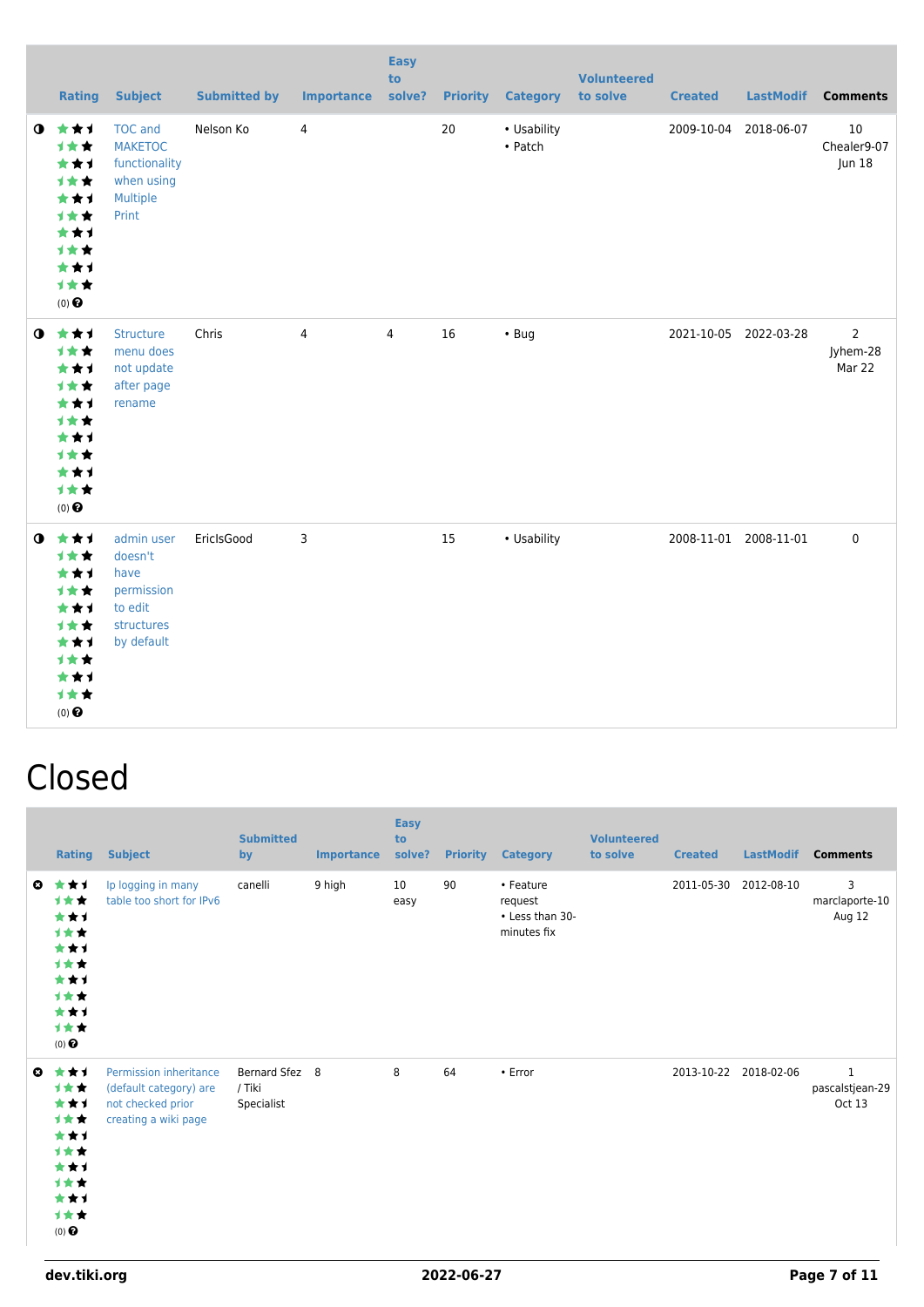|           | <b>Rating</b>                                                                                                 | <b>Subject</b>                                                                                                   | <b>Submitted</b><br>by                 | <b>Importance</b> | <b>Easy</b><br>to<br>solve? | <b>Priority</b> | <b>Category</b>                                                                                                         | <b>Volunteered</b><br>to solve | <b>Created</b> | <b>LastModif</b>      | <b>Comments</b>                       |
|-----------|---------------------------------------------------------------------------------------------------------------|------------------------------------------------------------------------------------------------------------------|----------------------------------------|-------------------|-----------------------------|-----------------|-------------------------------------------------------------------------------------------------------------------------|--------------------------------|----------------|-----------------------|---------------------------------------|
| $\bullet$ | ***<br>计女女<br>***<br>计女女<br>***<br><b>1**</b><br>***<br>计女女<br>***<br>1★★<br>$(1)$ $\odot$                    | tiki-edit_structure.php<br>broken in pre-13 / trunk                                                              | Torsten<br>Fabricius                   | 10 high           | 6                           | 60              | • Usability<br>• Regression<br>• Release<br>Blocker                                                                     |                                |                | 2014-01-12 2015-03-10 | 3<br>Torsten-10 Mar<br>15             |
| $\bullet$ | ***<br>计女女<br>***<br>计女女<br>***<br><b>1**</b><br>***<br>计女女<br>***<br>1★★<br>$(1)$ $\odot$                    | Show Instance to show<br>all bugs I find for 13<br>when it makes sense to<br>show in the same<br>instance        | Torsten<br>Fabricius                   | 10 high           |                             | 50              | $\bullet$<br>Documentation<br>(or Advocacy)                                                                             |                                |                | 2014-01-12 2015-05-16 | $\mathbf 0$                           |
| $\bullet$ | ***<br>计女女<br>***<br><b>1**</b><br>***<br><b>1**</b><br>***<br>计女女<br>***<br>1★★<br>$(0)$ $\odot$             | Sorting Alpha not<br>working at Tiki.org<br>page                                                                 | Bernard Sfez 5<br>/ Tiki<br>Specialist |                   | 10<br>easy                  | 50              | • Error<br>• Community<br>projects<br>• Dogfood on a<br>*.tiki.org site<br>• Less than 30-<br>minutes fix               |                                |                | 2017-02-21 2017-03-18 | $\pmb{0}$                             |
|           | $Q \star \star 1$<br>1★★<br>***<br>计女女<br>***<br>计女女<br>★ ★ 1<br>计女女<br>***<br>计女女<br>$(0)$<br>$\pmb{\Theta}$ | Wiki page name Alias                                                                                             | Marc<br>Laporte                        | 9 high            |                             | 45              | • Usability<br>• Feature<br>request<br>$\bullet$<br>Documentation<br>(or Advocacy)<br>• Dogfood on a<br>*.tiki.org site | Louis-Philippe<br>Huberdeau    |                | 2008-01-17 2011-10-09 | $\overline{2}$<br>elukac-08 Dec<br>08 |
| $\bullet$ | 大女子<br>计女女<br>***<br>计女女<br>***<br>计女女<br>***<br>计女女<br>***<br>计女女<br>$(0)$<br>$\pmb{\Theta}$                 | 3.0 bug: problem with<br>categorize.tpl affects<br>number of categories<br>shown and use in<br><b>Structures</b> | Geoff<br>Brickell                      | 9                 |                             | 45              | • Error                                                                                                                 |                                |                | 2009-06-06 2013-06-15 | $\pmb{0}$                             |
| $\bullet$ | 大女子<br>1★★<br>***<br>计女女<br>***<br>计女女<br>***<br>计女女<br>***<br>计女女<br>$(0)$ $\odot$                           | Duplication of wiki<br>content on save -<br>maketoc related?                                                     | wincel                                 | 9 high            |                             | 45              | • Error<br>• Usability                                                                                                  |                                |                | 2009-10-27 2010-02-25 | $\pmb{0}$                             |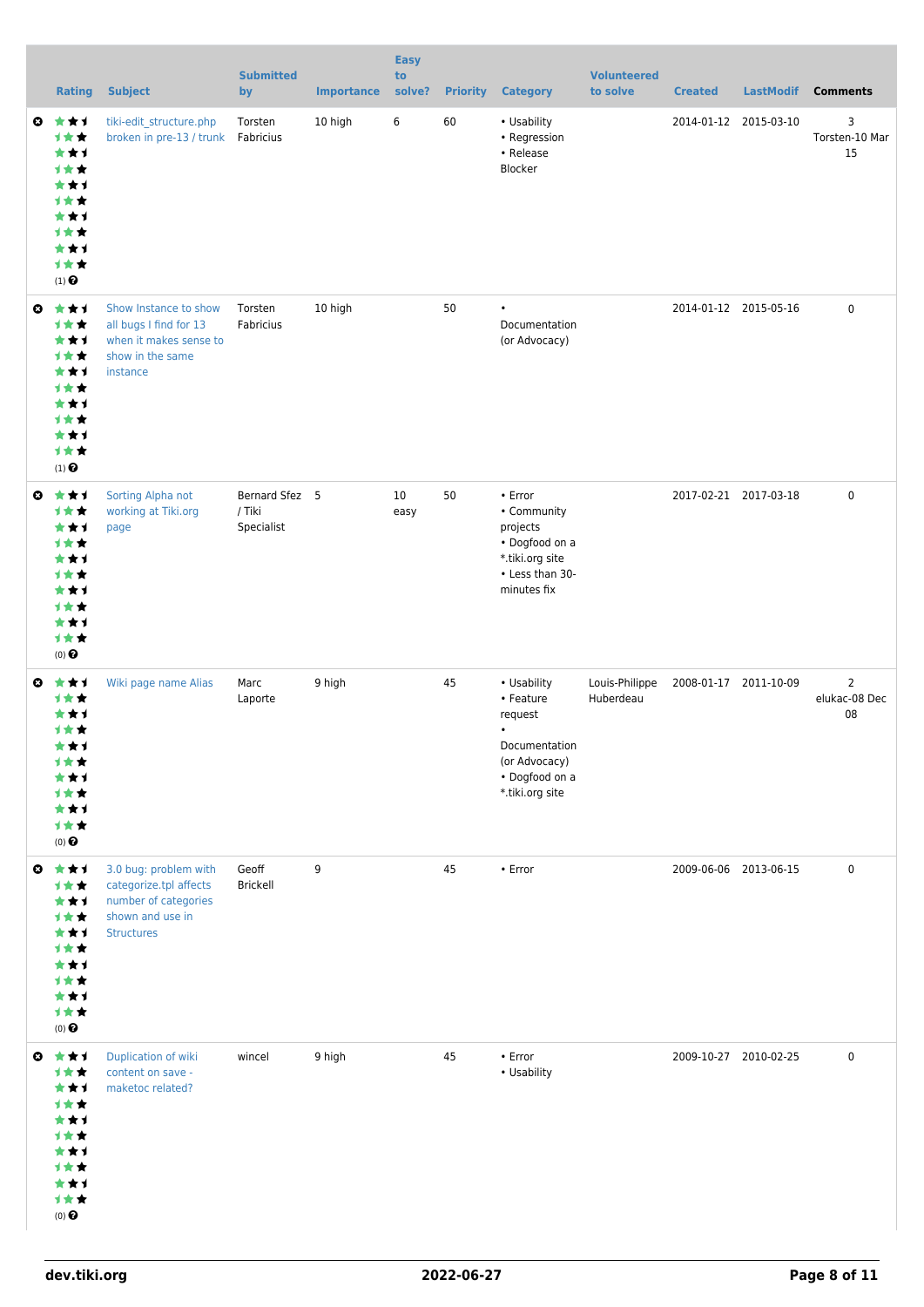|           | <b>Rating</b>                                                                                       | <b>Subject</b>                                                                                              | <b>Submitted</b><br>by   | <b>Importance</b> | <b>Easy</b><br>to<br>solve? | <b>Priority</b> | <b>Category</b>                                                        | <b>Volunteered</b><br>to solve | <b>Created</b>        | <b>LastModif</b>      | <b>Comments</b>                            |
|-----------|-----------------------------------------------------------------------------------------------------|-------------------------------------------------------------------------------------------------------------|--------------------------|-------------------|-----------------------------|-----------------|------------------------------------------------------------------------|--------------------------------|-----------------------|-----------------------|--------------------------------------------|
| $\bullet$ | ***<br>1★★<br>***<br>计女女<br>***<br><b>1**</b><br>***<br>计女女<br>***<br>1★★<br>$(0)$ $\odot$          | Multiprint of structures<br>ignores page aliases                                                            | Atticus0307              | 9 high            |                             | 45              | • Conflict of<br>two features<br>(each works<br>well<br>independently) |                                | 2010-02-03            | 2011-10-08            | 1<br>engelbert-26<br>Oct 10                |
| $\bullet$ | ***<br>计女女<br>***<br>计女女<br>***<br><b>1**</b><br>***<br><b>1**</b><br>***<br>1★★<br>$(0)$ $\odot$   | Structure headers have<br>disappeared                                                                       | mheller                  | 9 high            |                             | 45              | • Support<br>request<br>• Regression                                   |                                |                       | 2011-05-04 2011-05-04 | 0                                          |
| $\bullet$ | ***<br><b>1**</b><br>***<br><b>1**</b><br>***<br>计女女<br>***<br>计女女<br>***<br>1★★<br>$(0)$ $\odot$   | Ability to use a<br>structure as a menu<br>{menu structureId=1}                                             | homung                   | 8                 |                             | 40              | • Feature<br>request                                                   | homunq                         |                       | 2007-04-05 2010-01-14 | 6<br>marclaporte-29<br>Apr 09              |
| $\bullet$ | ***<br><b>1**</b><br>***<br>1★★<br>***<br>计女女<br>* * 1<br><b>1**</b><br>***<br>计女女<br>$(1)$ $\odot$ | Site Map for visitors<br>and search engines<br>(Sitemap Protocol)                                           | Marc<br>Laporte          | 8                 | 5                           | 40              | • Feature<br>request                                                   |                                |                       | 2008-03-09 2017-12-17 | $\overline{7}$<br>marclaporte-17<br>Dec 17 |
| $\bullet$ | 大大士<br>1★★<br>***<br>计女女<br>***<br>1★★<br>***<br><b>1**</b><br>***<br>计女女<br>$(0)$ $\odot$          | toc plugin lists all the<br>downstream pages in a<br>Structure even if some<br>are not permitted to<br>user | Geoff<br><b>Brickell</b> | 8                 |                             | 40              | $\cdot$ Error<br>• Consistency                                         |                                | 2009-02-19 2013-06-15 |                       | 0                                          |
| $\bullet$ | ***<br>1★★<br>***<br>1★★<br>***<br>计女女<br>***<br>计女女<br>***<br>计女女<br>$(0)$ $\odot$                 | <b>Improving PDF TOCs</b><br>with large wiki<br>documents using mix of<br><b>TOC and MAKETOC</b>            | larryg                   | 5                 | 8                           | 40              | $\bullet$ Patch                                                        |                                |                       | 2014-08-06 2015-11-14 | $\overline{7}$<br>Chealer9-09 Jul<br>18    |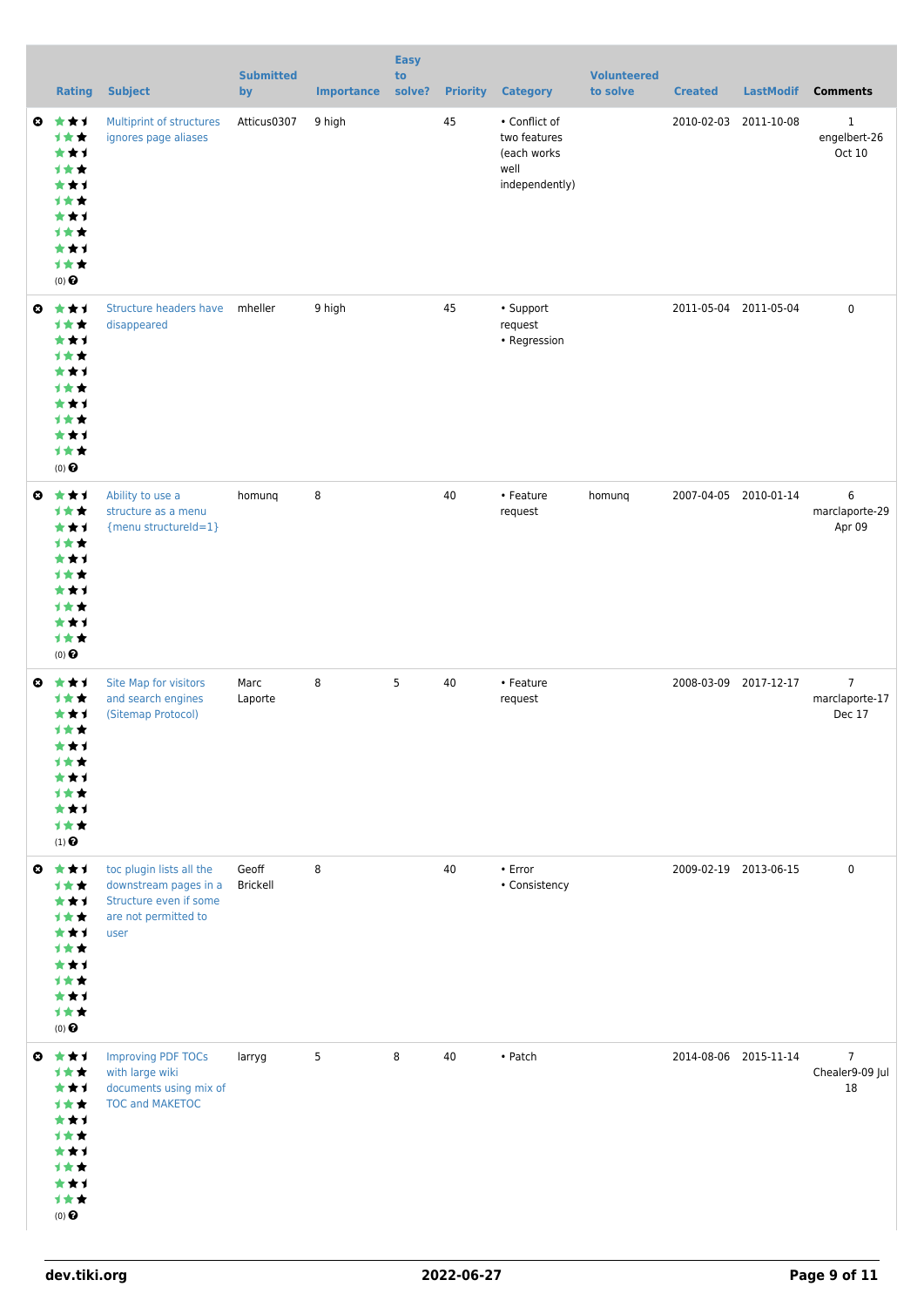|              | <b>Rating</b>                                                                                                     | <b>Subject</b>                                                                                                  | <b>Submitted</b><br>by | <b>Importance</b> | <b>Easy</b><br>to<br>solve? | <b>Priority</b> | <b>Category</b>                                                                                        | <b>Volunteered</b><br>to solve | <b>Created</b>        | <b>LastModif</b> | <b>Comments</b>                            |
|--------------|-------------------------------------------------------------------------------------------------------------------|-----------------------------------------------------------------------------------------------------------------|------------------------|-------------------|-----------------------------|-----------------|--------------------------------------------------------------------------------------------------------|--------------------------------|-----------------------|------------------|--------------------------------------------|
| $\bullet$    | ***<br>1★★<br>***<br>计女女<br>***<br>1★★<br>***<br>计女女<br>***<br>1★★<br>$(0)$ $\Theta$                              | Remove requirement of<br>global tiki_p_view wiki<br>pages in order to allow<br>to manage one local<br>structure | Xavier de<br>Pedro     | 5                 | 8                           | 40              | • Usability<br>• Consistency<br>• Conflict of<br>two features<br>(each works<br>well<br>independently) |                                | 2016-04-22 2016-04-26 |                  | $\pmb{0}$                                  |
| $\mathbf{c}$ | ***<br>计女女<br>***<br>计女女<br>***<br><b>1**</b><br>***<br>计女女<br>***<br>计女女<br>$(0)$ <sup><math>\odot</math></sup>  | Cannot add new page<br>to Structure                                                                             | HamletCygar 7          |                   |                             | 35              | • Error                                                                                                | HamletCygar                    | 2007-02-20 2009-04-21 |                  | 3<br>Beestje-21 Apr<br>09                  |
|              | $0 \star \star \star$<br>计女女<br>***<br>计女女<br>***<br>计女女<br>***<br>计女女<br>***<br>计女女<br>$(0)$ $\Theta$            | Make Wiki structures<br>an optional feature                                                                     | Marc<br>Laporte        | $\overline{7}$    |                             | 35              | • Feature<br>request<br>• Consistency                                                                  |                                | 2008-03-10 2010-01-15 |                  | 0                                          |
|              | $0 \star \star \star$<br>计女女<br>***<br>1★★<br>***<br>计女女<br>★ ★ 1<br>计女女<br>***<br>计女女<br>$(0)$<br>$\pmb{\Theta}$ | can't create new<br>structure, because<br>structlib has problem                                                 | datadev                | $\overline{7}$    |                             | 35              | • Error                                                                                                |                                | 2008-03-21 2020-02-26 |                  | $\overline{4}$<br>drsassafras-26<br>Feb 20 |
|              | $0 \star \star \star$<br>1女女<br>***<br>计女女<br>***<br>计女女<br>***<br>计女女<br>***<br>计女女<br>$(0)$<br>$\pmb{\Theta}$   | "tiki-edit_structure.php" shad<br>Add Pages To Current<br>Node list truncates at<br>50 records.                 |                        | $\overline{7}$    |                             | 35              | • Usability                                                                                            |                                | 2008-04-03 2009-04-19 |                  | 0                                          |
| $\bullet$    | 大女子<br>1★★<br>***<br>计女女<br>***<br>计女女<br>***<br>计女女<br>***<br>计女女<br>$(0)$ $\odot$                               | <b>Structure creation fails</b>                                                                                 | PaulN                  | $7\overline{ }$   |                             | 35              | $\cdot$ Error                                                                                          |                                | 2008-08-08 2017-04-08 |                  | $\overline{2}$<br>roysharp-06<br>Jan 09    |